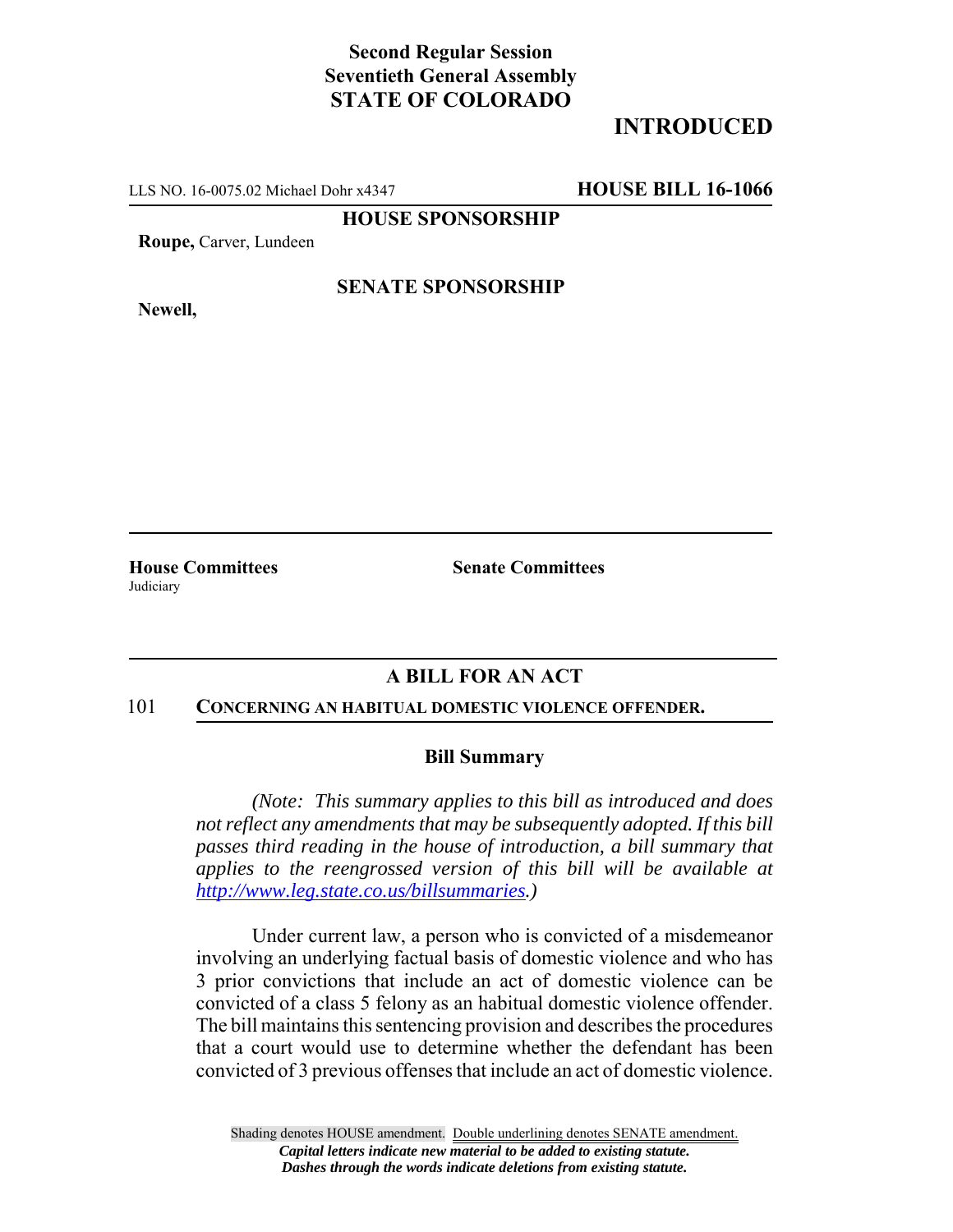*Be it enacted by the General Assembly of the State of Colorado:*

 **SECTION 1.** In Colorado Revised Statutes, 18-6-801, **amend** (7) as follows:

 **18-6-801. Domestic violence - sentencing.** (7) (a) In the event a person is convicted in this state on or after July 1, 2000, of any offense which would otherwise be a misdemeanor, the underlying factual basis of which has been found by the court on the record to include an act of domestic violence as defined in section 18-6-800.3 (1), and that person has been three times previously convicted, upon charges separately brought and tried and arising out of separate and distinct criminal episodes, of a felony or misdemeanor or municipal ordinance violation, 12 the underlying factual basis of which was found by the court on the record to include an act of domestic violence, the prosecuting attorney may 14 petition the court to adjudge the person an habitual domestic violence 15 offender, and such person shall be convicted of a class 5 felony. If the 16 person is adjudged an habitual domestic violence offender, the court shall 17 sentence the person pursuant to the presumptive range set forth in section 18 18-1.3-401 for a class 5 felony. The former convictions and judgments 19 shall be set forth in apt words in the indictment or information ANY MISDEMEANOR OFFENSE THAT INCLUDES AN ACT OF DOMESTIC VIOLENCE IS A CLASS 5 FELONY IF THE DEFENDANT AT THE TIME OF SENTENCING HAS BEEN PREVIOUSLY CONVICTED OF THREE OR MORE PRIOR OFFENSES THAT 23 INCLUDED AN ACT OF DOMESTIC VIOLENCE AND THAT WERE SEPARATELY BROUGHT AND TRIED AND ARISING OUT OF SEPARATE CRIMINAL EPISODES. (b) THE PRIOR CONVICTIONS MUST BE SET FORTH IN APT WORDS IN 26 THE INDICTMENT OR INFORMATION. FOR THE PURPOSES OF THIS SECTION,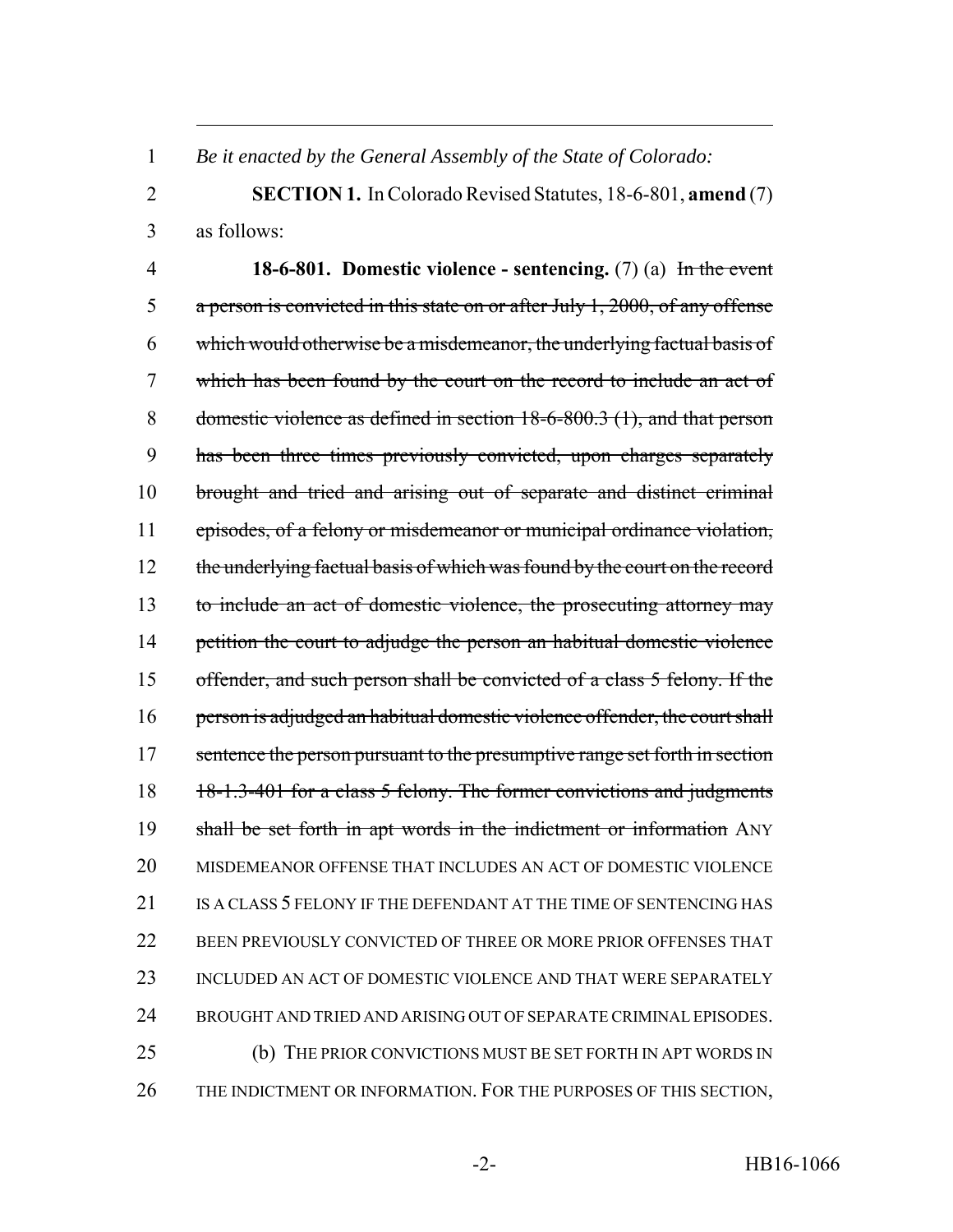"CONVICTION" INCLUDES ANY FEDERAL, STATE, OR MUNICIPAL CONVICTION OR DEFERRED JUDGMENT AND SENTENCE FOR A FELONY, MISDEMEANOR, OR MUNICIPAL ORDINANCE VIOLATION.

 (c) TRIALS IN CASES ALLEGING THAT THE DEFENDANT IS AN HABITUAL DOMESTIC VIOLENCE OFFENDER PURSUANT TO THIS SUBSECTION (7) MUST BE CONDUCTED IN ACCORDANCE WITH THE RULES OF CRIMINAL PROCEDURE FOR FELONIES. THE TRIER OF FACT SHALL DETERMINE WHETHER AN OFFENSE INCLUDES AN ACT OF DOMESTIC VIOLENCE.

 (d) FOLLOWING A CONVICTION FOR AN OFFENSE WHICH UNDERLYING FACTUAL BASIS INCLUDES AN ACT OF DOMESTIC VIOLENCE:

 (I) IF ANY PRIOR CONVICTION INCLUDED A DETERMINATION BY A JURY OR WAS ADMITTED BY THE DEFENDANT THAT THE OFFENSE INCLUDED AN ACT OF DOMESTIC VIOLENCE, THE COURT SHALL PROCEED TO SENTENCING WITHOUT FURTHER FINDINGS AS TO THAT PRIOR CONVICTION 15 BY THE JURY OR BY THE COURT, IF NO JURY TRIAL IS HAD;

 (II) FOR ANY PRIOR CONVICTION THAT DID NOT INCLUDE A FINDING OF DOMESTIC VIOLENCE BY A JURY OR WAS NOT ADMITTED BY THE DEFENDANT, THE TRIAL COURT SHALL PROCEED TO A SENTENCING STAGE OF THE PROCEEDINGS. THE PROSECUTION SHALL PRESENT EVIDENCE TO THE TRIER OF FACT THAT THE PRIOR CONVICTION INCLUDED AN ACT OF DOMESTIC VIOLENCE.

**(III) AT THE SENTENCING STAGE, THE FOLLOWING APPLIES:** 

**(A) A FINDING OF DOMESTIC VIOLENCE MADE BY A COURT AT THE**  TIME OF THE PRIOR CONVICTION CONSTITUTES PRIMA FACIE EVIDENCE 25 THAT THE CRIME INVOLVED DOMESTIC VIOLENCE;

**(B) EVIDENCE OF THE PRIOR CONVICTION IS ADMISSIBLE THROUGH** 27 THE USE OF CERTIFIED DOCUMENTS UNDER SEAL, OR THE COURT MAY TAKE